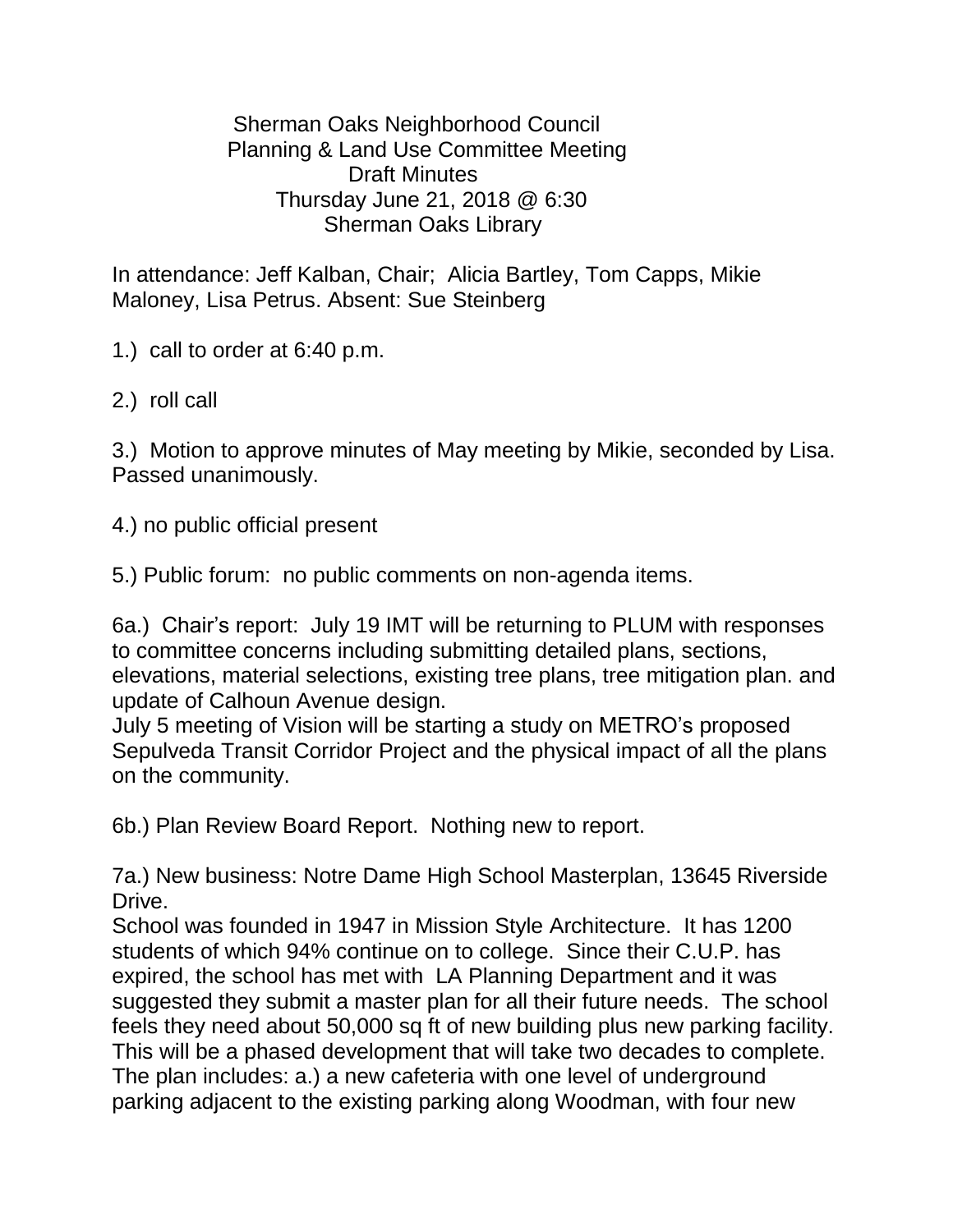classrooms along the back, b.) a new athletic practice gym, c.)new infill building at the theater arts center in order to double their seating, d.) amphitheater offering outdoor space for students to gather, e.) a parking structure along Riverside Dr. that will be three stories high and accommodate close to 180 cars, a new entrance to this structure from Riverside Dr. will be created f.) an expansion of the chapel to 1200 sq ft.

Community comments: Four neighbors spoke. All were supportive and complimentary of the school. They had some concerns. Butler Building is an eye sore and would like to see that cleaned up and landscaped. Concern about traffic making left turn into the parking structure from Riverside. Questioned why drop off can't be moved to Woodman side.

Committee comments: Basically supportive of the school. Felt more parking was needed if community events were planned at the new cafeteria/banquet building. Lots of concern about the parking structure on Riverside Dr. Design not compatible with school architecture. Might they consider one level of underground parking there. In/Out driveways into new parking structure should be right turn only in/out.

Motion by Jeff: The school should come back with a restudy of the design of the parking structure and see if additional parking can be found. Clean up the Butler Building and add landscaping. Provide no operable windows on new gym building.

Second by Lisa. Passed unanimously.

7b.) Mistral at 13420 Ventura Boulevard. Owner of Mistral is asking for a change of use for a small building next door to Mistral that he owns. They will be adding 163 sq ft. to an existing 3088 sq ft building that currently has storage and small residential unit in the back. Will be looking to use new facility for private gatherings, catering staging area, and possible pop up for visiting chefs.

Committee motion by Tom: To approve project as presented. Second by Alicia. passed unanimously.

7c.) CEQA Appeals Ordinance. This is basically procedural in order for current city code to be in compliance with state law. Committee motion by Jeff: This ordinance is procedural and has no community impact. Seconded by Alicia. Passed unanimously.